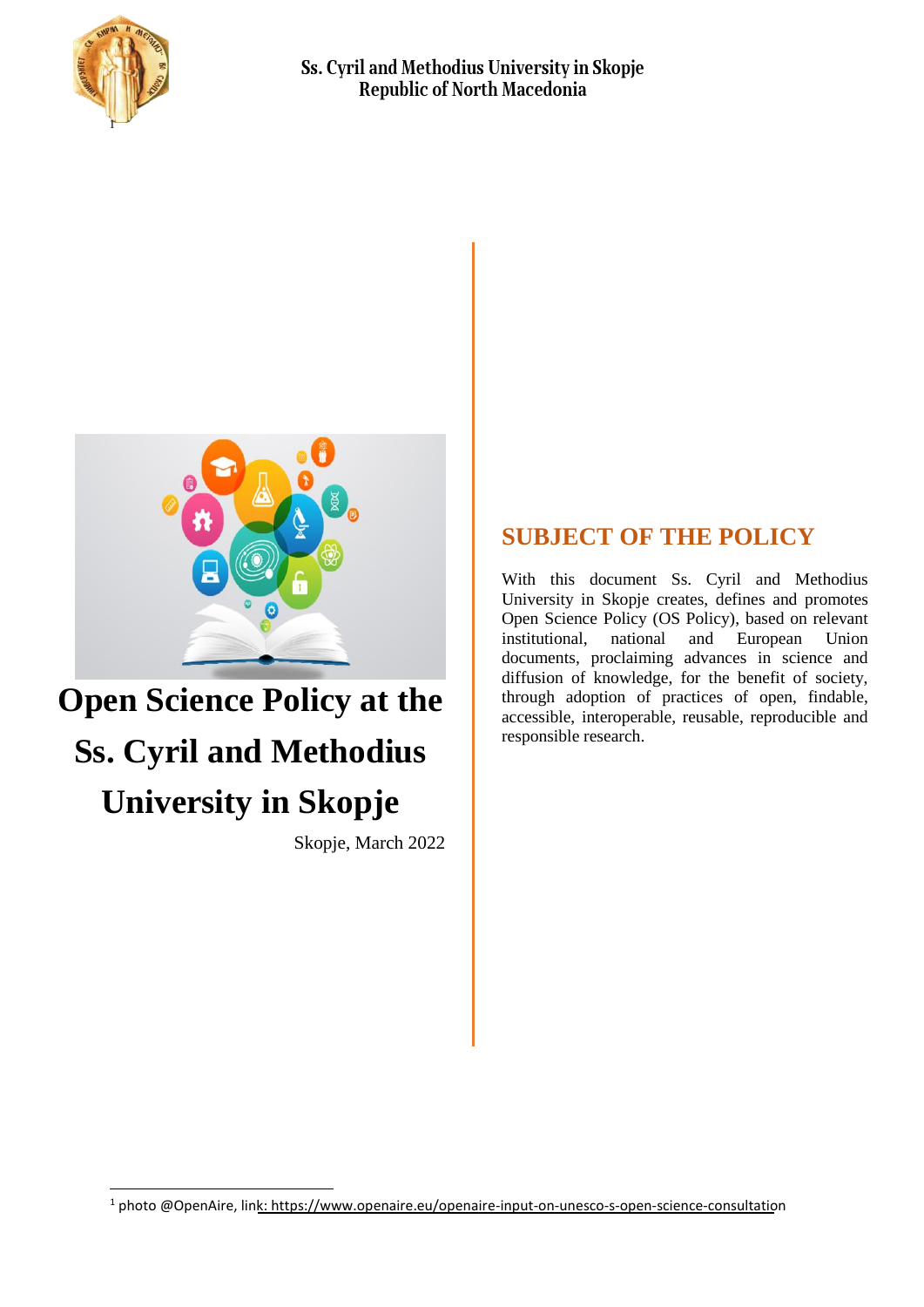Број. 02-478/10 31.3.2022 Skopje

Pursuant to Article 94, paragraph 2 of the Law on Higher Education ("Official Gazette of the Republic of Macedonia" No. 82/2018 and "Official Gazette of the Republic of North Macedonia" No. 178/2021) and Article 157, paragraph 1, item 7 from the Statute of the Ss. Cyril and Methodius University in Skopje ("University Gazette" No. 425/2019), the University Senate, at its  $19^{\rm th}$  session held on march 31 $^{\rm th}$  , 2022 adopted the following

# **Open Science Policy At the Ss. Cyril and Methodius University in Skopje**

# **Subject of the Policy**

With this Policy the University promotes Open Science aiming to remove the barriers for sharing any kind of research output. OS is an umbrella. proclaiming advances in science and diffusion of knowledge, for the benefit of the society, through adoption of practices of open, findable, accessible, interoperable, reusable, reproducible and responsible research as an important goal of the University strategic documents.

# **Glossary**

The terms used in this Policy have the following meaning:

- **Open Science** is a system change allowing for better science through open and collaborative ways of producing and sharing knowledge and data, as early as possible in the research process, and for communicating and sharing results.<sup>2</sup>
- **Open Access**  the conditions under which UKIM creates access to its Research Infrastructure for use by different groups of **Users** inside and outside the organization. Open access contributions include peer-reviewed scientific publications, original scientific research results, raw data and metadata, source materials, digital representations of pictorial and graphical materials and scholarly multimedia material and other research outputs in an open and non-discriminatory manner with possibility to access and re-use digital research outputs with as few restrictions as possible. $3$
- **Research Infrastructure** (infrastructure for carrying out research) physical structure (science institutes, laboratories, etc.), instruments, tools, and other material and virtual resources and related services required for the performance of modern fundamental and applied research;
- **Resources** research infrastructure, scientists and other researchers working with the infrastructure, staff providing services to the infrastructure, conducting the operation of the infrastructure, working, maintenance and development, time of the infrastructure;

<sup>3</sup> Berlin Declaration on Open Access to Knowledge in the Sciences and Humanities, 2003, link

<sup>2</sup> EU Open Science Policy, for more go to the link:

[https://ec.europa.eu/info/research-and-innovation/strategy/strategy-2020-2024/our-digital-future/open-science\\_en](https://ec.europa.eu/info/research-and-innovation/strategy/strategy-2020-2024/our-digital-future/open-science_en)

<https://openaccess.mpg.de/Berlin-Declaration>and EU Commission Recommendation (EU) on access to and preservation of scientific information2018/790 ,link:

<https://eur-lex.europa.eu/legal-content/EN/TXT/?uri=CELEX:32018H0790>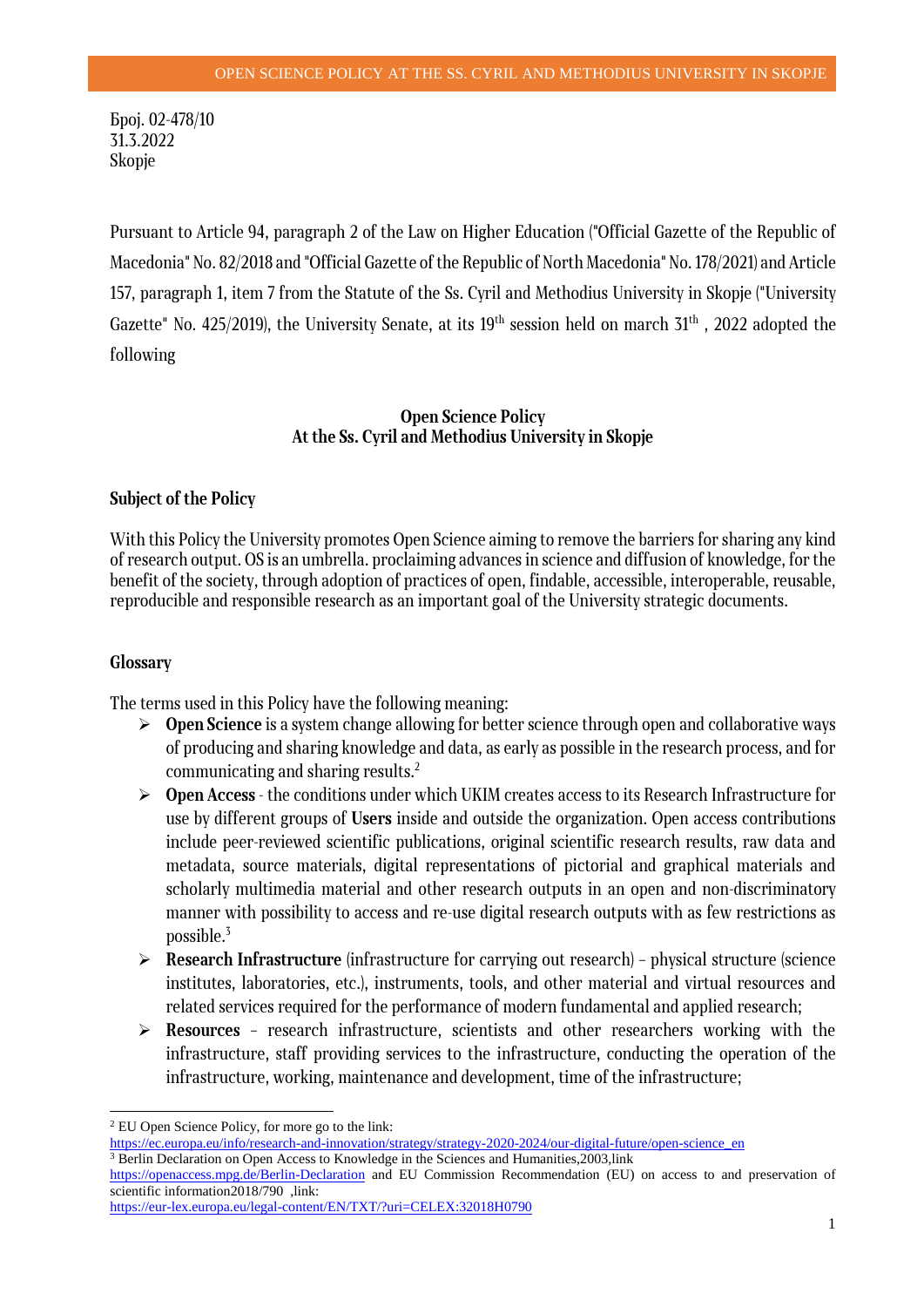- **8 pillars of the European Union's Open Science Policy:<sup>4</sup>**
	- o **FAIR Data**  principals encouraging researchers in making outputs of their research findable, accessible, interoperable, and reusable.
	- o **Research integrity**  researchers sharing the values of honestly, reliably, respectfully and accountable of their actions. UKIM is committed to the highest standards in research integrity, stipulated in the legal acts as in Code of Ethics of the University.
	- o **Next Generation Metrics** commitment to shift of cultural thinking toward use of bibliometric in research, especially while evaluating quality, which will help achieving better understanding of the impact of the research.
	- o **Scholarly communication and education and skills** intention for scholarly communication shift to fully Open Access. Also, focusing in providing training for researchers for more knowledge and skills engaging with Open Science.
	- o **Citizen Science** engaging with members of the public enabling for their contribution to the research.
	- o **European Open Science Cloud** an environment for hosting and processing research data to support EU science.
	- o **National Open Science Cloud Initiative -** is core contributor to the European Open Science Cloud (EOSC) service portfolio, run by UKIM.
- **Research Data** is any information that has been collected, observed, generated or created to validate original research findings.
- **Research** is defined as any creative and systematically performed work with the goal of furthering knowledge.
- **Researcher** is any scientific and teaching staff, associates, students and other participants in the University system of science and higher education.
- **Green Open Access** the process of providing open access through an open access repository (also known as "self - archiving")
- **Gold Open Access** the process of achieving open access through publication in an open access journal (open access publishing)
- $\triangleright$  **Affiliation** Indicating the name and address of the University and official e-mail address of the author
- **DOI (Digital Object Identifier)** unique and persistent digital identifier assigned to an object of any type.
- **ORCID (Open Researcher and Contributor ID)** unique and persistent identifier of researchers and collaborators, the use of which enables better visibility of authors and interoperability of a wide range of information systems.
- **Open AIRE (Open Access Infrastructure for Research in Europe)** European Commission project launched with the aim of promoting the implementation of open access to scientific publications and research data and building a European scientific research infrastructure for the storage, retrieval, and reuse of research results.
- **Repository** Digital collection that collects and permanently stores the results of scientificresearch, intellectual and creative work of a certain institution (institutional) or material of the same scientific topic (thematic).
- **License** Permission by which the right holder defines the conditions for reuse of their work.

<sup>4</sup> Open Science, European Commission, link: [https://ec.europa.eu/info/research-and-innovation/strategy/strategy-2020-2024/our-digital-future/open-science\\_en](https://ec.europa.eu/info/research-and-innovation/strategy/strategy-2020-2024/our-digital-future/open-science_en)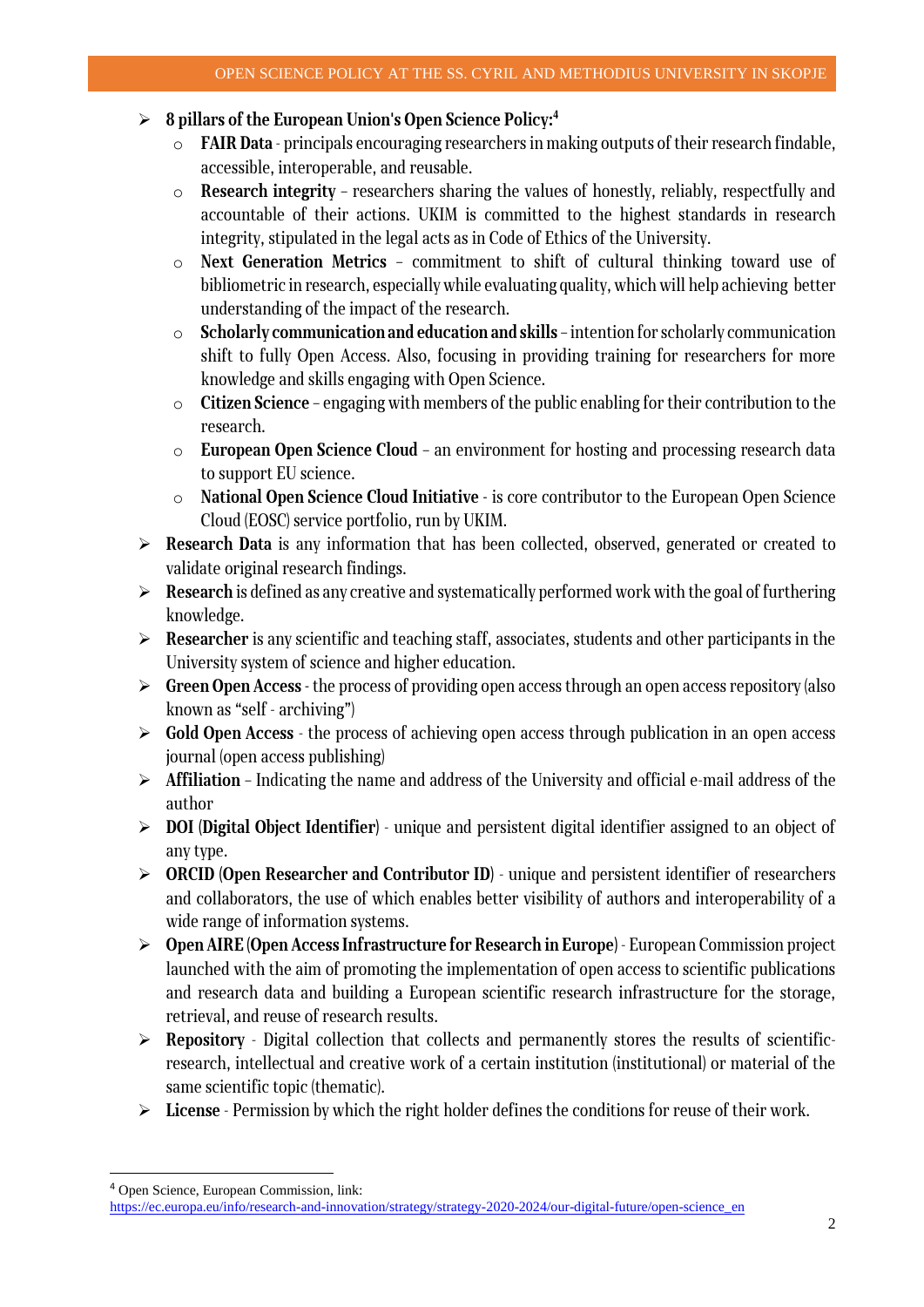**Metadata** - Structured data that describe, explain, locate, or otherwise facilitate the management of digital objects (e.g., title, topic, description, author, publisher, rights, date, language, identifier, etc.).

# **Introduction to the aim, objectives, activities and the legal grounding of the Policy**

The Ss. Cyril and Methodius University in Skopje (UKIM) is a functional community of 23 faculties, 5 research institutes, 4 public scientific institutions as associate members, 8 additional associate members (one higher educational institution and 7 other organizations) in Republic of North Macedonia. UKIM carries out study programs and offers research services in all scientific fields – natural sciences and mathematics, technical and technological sciences, medical sciences and health, agricultural and veterinary sciences, social sciences, humanities and arts.

UKIM has decentralized management structure with common high-level and policy decision making management. This provides management independence to UKIM's unit but a centralized decision-making and coordination for common issues.

UKIM hosts number of heterogeneous research-oriented and application-oriented laboratories at different faculties and institutes (units). They include various sophisticated research-grade equipment used for the provision of services and resources to numerous multidisciplinary research communities in all scientific fields. Memorandums of collaboration with different research and industrial partners have been signed, making UKIM's Research Infrastructure (RI) and corresponding services available for industry and research communities of different types. Also, UKIM has established collaboration and provides services for different Ministries and other Governmental institutions.

## **Objectives and alignment**

**Objectives of the OS Policy** include the promotion and continuous development of an encouraging environment for the creation of new social and economic values through the use of scientific information and research data that are the product of publicly funded scientific activities of the University research stakeholders.

The main objective for the adoption of the OS Policy by the University is the international visibility and the establishment of the University as an eligible partner in research projects and research area, regionally and on pan-European level.

OS Policy is founded upon the following **fundamental concepts:** open science, open access, research data and research infrastructure and research stakeholders.

The benefits from having an Open Science Policy at the University is multiple. This provide better access to the research outputs and among other includes a more effective coordination in usage of the overall RI, efficient resource sharing, enhanced collaboration between different subjects involved.

# **Legal grounding**

The Policy is in alignment with the 2012 $^5$  and update in 2018 $^6$  European Commission Recommendation on access to and preservation of scientific information**[,](http://ec.europa.eu/research/participants/data/ref/h2020/grants_manual/hi/oa_pilot/h2020-hi-oa-pilot-guide_en.pdf)** the Guidelines on the rules of open access to scientific

<sup>&</sup>lt;sup>5</sup> 2012/417/EU: Commission Recommendation of 17 July 2012 on access to and preservation of scientific information, access: <https://op.europa.eu/en/publication-detail/-/publication/48558fc9-d4c8-11e1-905c-01aa75ed71a1/language-en> 6 2018/790/EU: Commission Recommendation of 25 April 2018 on access to and preservation of scientific information, access: <https://eur-lex.europa.eu/legal-content/EN/TXT/?uri=CELEX:32018H0790>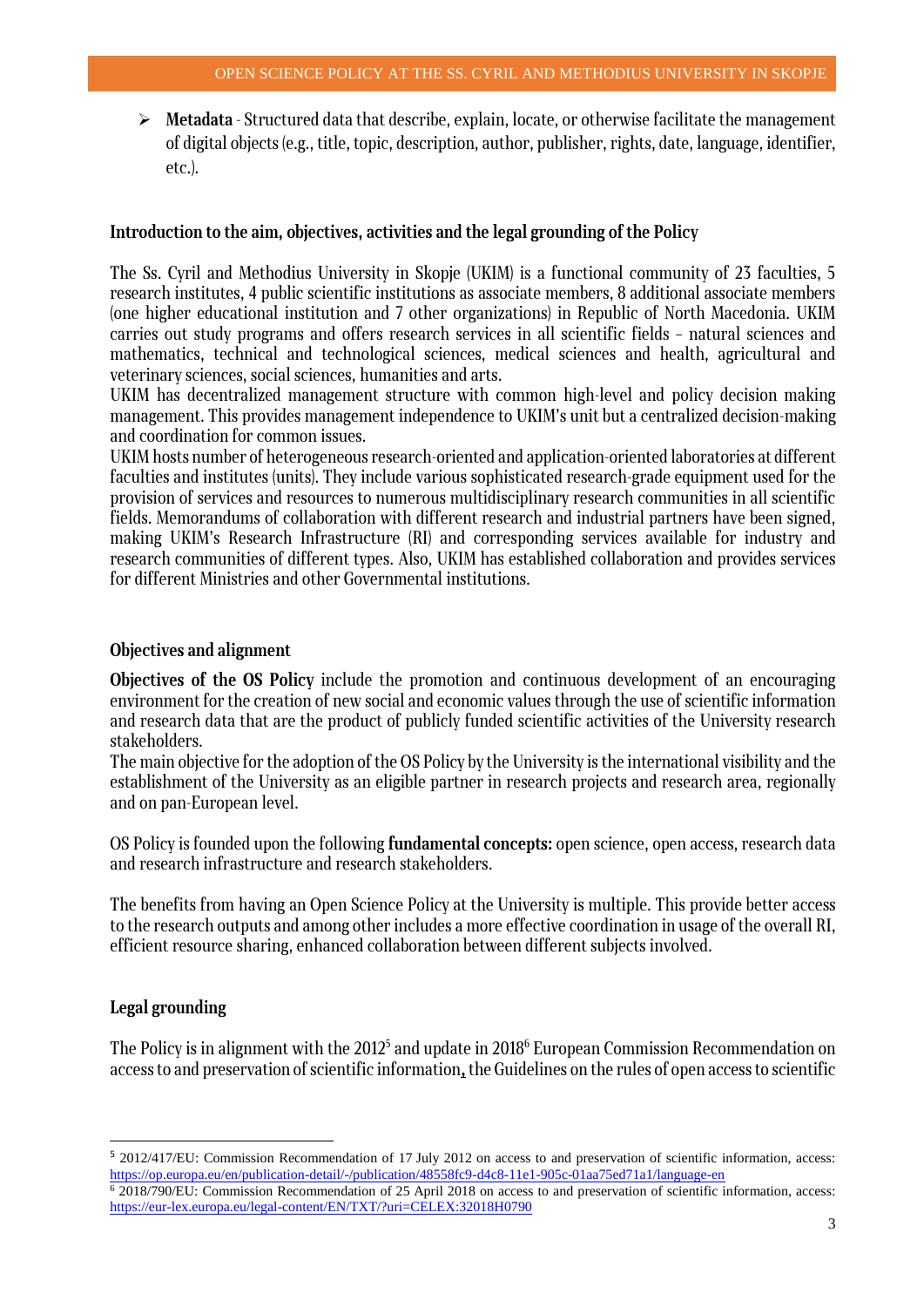#### OPEN SCIENCE POLICY AT THE SS. CYRIL AND METHODIUS UNIVERSITY IN SKOPJE

publications and r[e](https://ec.europa.eu/research/openscience/index.cfm?pg=open-science-policy-platform)search data in Horizon 2020 $^{\prime}{}_{\textrm{\tiny}\star}$  its action with lines of the European Open Science Policy Platform<sup>8</sup>, the Communication on Achieving the European Education Area by 2025<sup>9</sup>, the Communication: A new European Research Area for Research and Innovation<sup>10</sup>, European Commission's study Towards a 2030 vision on the future of universities in Europe<sup>11</sup>, as well as UNESCO Recommendation on Open Science from November 2021.<sup>12</sup> The Policy takes into consideration and the reports from the European University Association as the policy input Perspectives on the new European Research Area from the university  ${\rm sector^{13}}$  and Universities without walls: A vision for 2030 $^{14}$ .

The Policy is as result of University's strategic dedication for Internationalization, acknowledgment of the importance of science, technology and innovation and commitment to achieving high standard in the R&D in line with European Education Area. These postulates are underlined in University's documents such are University Statute from 2019 $^{\rm 15}$ , University's Strategy $^{\rm 16}$  2019-2023 as well as the Action plan $^{\rm 17}.$ 

# **Activities**

**Activities** for achieving the objectives of the University OS Policy will be in line of:

- $\triangleright$  Providing open access to scientific papers, information and research data;
- $\triangleright$  The possibility of using scientific information and research data for new scientific activities, knowledge transfer, and innovation development;
- $\triangleright$  Achieving a high level of awareness and knowledge of the importance of open scientific;
- $\triangleright$  Information and research data among the University research stakeholders;
- $\triangleright$  Providing a framework for support and training of all providers of scientific information and research data at the University.

<https://data.europa.eu/doi/10.2777/510530>

[europe%E2%80%99s-universities-in-2030.html](https://eua.eu/resources/publications/957:universities-without-walls-%E2%80%93-eua%E2%80%99s-vision-for-europe%E2%80%99s-universities-in-2030.html)

[http://ukim.edu.mk/dokumenti\\_m/264\\_STATUT\\_UKIM-6.6.2019.pdf](http://ukim.edu.mk/dokumenti_m/264_STATUT_UKIM-6.6.2019.pdf) 

[http://ukim.edu.mk/dokumenti\\_m/Strategija\\_i\\_AP/Strategija\\_na\\_UKIM\\_2019-2023\\_MK.pdf](http://ukim.edu.mk/dokumenti_m/Strategija_i_AP/Strategija_na_UKIM_2019-2023_MK.pdf)

<sup>7</sup> H2020 Programme: Guidelines to the Rules on Open Access to Scientific Publications and Open Access to Research Data in Horizon 2020, access:

[https://ec.europa.eu/research/participants/data/ref/h2020/grants\\_manual/hi/oa\\_pilot/h2020-hi-oa-pilot-guide\\_en.pdf](https://ec.europa.eu/research/participants/data/ref/h2020/grants_manual/hi/oa_pilot/h2020-hi-oa-pilot-guide_en.pdf) 

<sup>&</sup>lt;sup>8</sup> Research and innovation: European Open Science Policy Platform, access: [https://ec.europa.eu/info/research-and-innovation\\_en](https://ec.europa.eu/info/research-and-innovation_en) 9 COM/2020/625: Communication from the Commission to the European Parliament, the Council, The European Economic and Social Committee and the Committee of the Regions on achieving the European Education Area by 2025, access: <https://op.europa.eu/en/publication-detail/-/publication/c8e92a1e-0346-11eb-a511-01aa75ed71a1>

<sup>&</sup>lt;sup>10</sup> COM/2020/628: Communication from the Commission to the European Parliament, the Council, The European Economic and Social Committee and the Committee of the Regions A new ERA for Research and Innovation, access: <https://eur-lex.europa.eu/legal-content/EN/TXT/?uri=COM:2020:628:FIN>

<sup>&</sup>lt;sup>11</sup> European Commission, Directorate-General for Research and Innovation, Whittle, M., Rampton, J., Towards a 2030 vision on the future of universities in Europe, Publications Office, 2020,

<sup>12</sup> UNESCO Recommendation on Open Science, UNESCO, 2021, link:

<https://unesdoc.unesco.org/ark:/48223/pf0000379949.locale=en>

<sup>&</sup>lt;sup>13</sup> EUA: Perspectives on the new European Research Area from the university sector, December 2020, access:

[https://eua.eu/downloads/publications/eua%20policy%20input\\_perspectives%20on%20era%20from%20the%20university%20se](https://eua.eu/downloads/publications/eua%20policy%20input_perspectives%20on%20era%20from%20the%20university%20sector.pdf) [ctor.pdf](https://eua.eu/downloads/publications/eua%20policy%20input_perspectives%20on%20era%20from%20the%20university%20sector.pdf)

 $14$  EUA: Universities without walls – A vision for 2030, February 2021, access: [https://eua.eu/resources/publications/957:universities-without-walls-%E2%80%93-eua%E2%80%99s-vision-for-](https://eua.eu/resources/publications/957:universities-without-walls-%E2%80%93-eua%E2%80%99s-vision-for-europe%E2%80%99s-universities-in-2030.html)

<sup>&</sup>lt;sup>15</sup> Statute of The Ss. Cyril and Methodius University in Skopje, 425/2019, access:

<sup>&</sup>lt;sup>16</sup> Strategy of The Ss. Cyril and Methodius University in Skopje, 2019, access:

<sup>&</sup>lt;sup>17</sup> Action plan of The Ss. Cyril and Methodius University in Skopje, 2019, access: [http://ukim.edu.mk/dokumenti\\_m/Akcionen\\_plan\\_na\\_UKIM\\_2019-2023\\_MK.pdf](http://ukim.edu.mk/dokumenti_m/Akcionen_plan_na_UKIM_2019-2023_MK.pdf)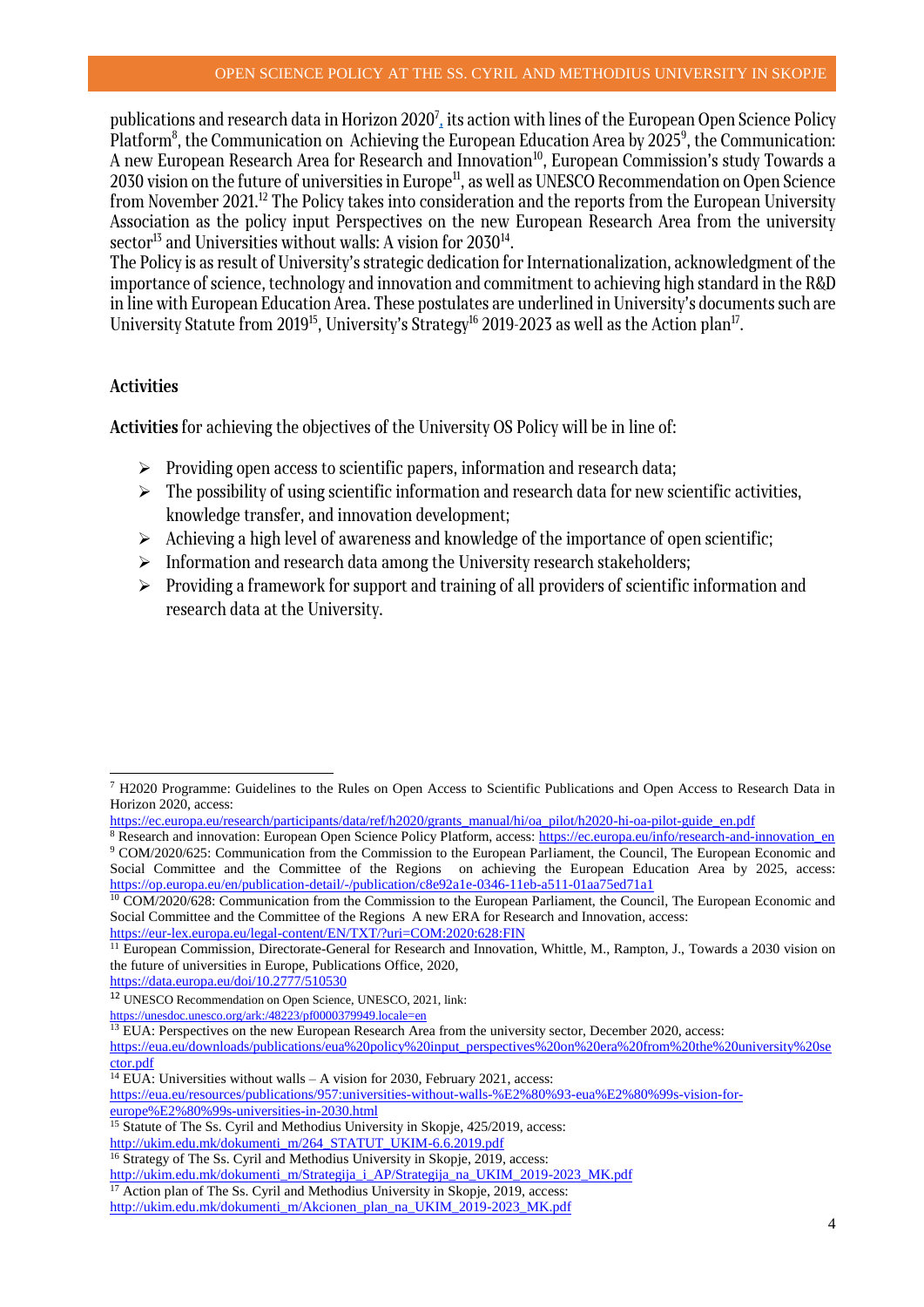# **General provisions and principles**

- **The Ss. Cyril and Methodius University in Skopje** (here after **UKIM**)**,** is the oldest and largest public Higher Education Institution in Republic of North Macedonia and a member, as representative of the country, in the EOSC organization and Open AIRE initiative.
- **UKIM** commits to development of science and research and openness in its work as one of the guiding principles in the practices to open and responsible research.
- $\triangleright$  UKIM is also fully dedicated to meet the aim of the 8 pillars of the EU's open science policy: Open Data (FAIR Data), Research Integrity, Next Generation Metrics, Future of Scholarly Communication, Citizen Science, Education and Skills, Rewards and Initiatives, and EOSC.

The University OS Policy is founded upon the following **principles**:

- **Open access is of public interest:** The results of publicly funded research should be accessible in open access because it improves the transparency of research, opportunities for access to knowledge and opportunities for cooperation and development and competitiveness of society as a whole.
- **The principle of openness:** The University is committed to promoting the principle of openness, encouraging research stakeholders to publish papers and data with an open access, stimulating the dissemination of knowledge and accessibility of research results.
- **The principle of quality:** The University will publish all scientific information and research data that are timely, comprehensive, and accurate.
- **The principle of accessibility:** The University will promote the openness and accessibility of scientific information and research data to the widest range of users in accordance with FAIR principles (Findable, Accessible, Interoperable, and Reusable).

# **Rights and Responsibilities**

# **a. University**

- UKIM supports and empowers the transition to Open Science through education, training and awareness-raising.
- $\triangleright$  UKIM supports Open Access through the University's Repository of scientific and artistic papers (Green Open Access) and the publishing services of the digital libraries and through process of negotiations with publishers for open access publication (Gold Open Access).
- $\triangleright$  UKIM mandates the use of DOIs, ORCID, University affiliation and others identifiers, as stipulated in the Rules for the manner and procedure for improving visibility and recognition of the University<sup>18</sup>.
- $\triangleright$  UKIM urges development of mechanisms and services for the storage, safekeeping and sharing of data and other records, according to the FAIR principles.
- UKIM shall embedding Open Science practices in recruitment, research assessment and evaluation criteria.
- $\triangleright$  UKIM provides open access science journals.
- $\triangleright$  UKIM has Intellectual Property Policy<sup>19</sup> as support to Open Science.

<sup>&</sup>lt;sup>18</sup> Rules for the manner and procedure for improving visibility and recognition of the University, 2021,

UKIM. <sup>19</sup> Intellectual Property Policy, (University Gazette number 275/2013).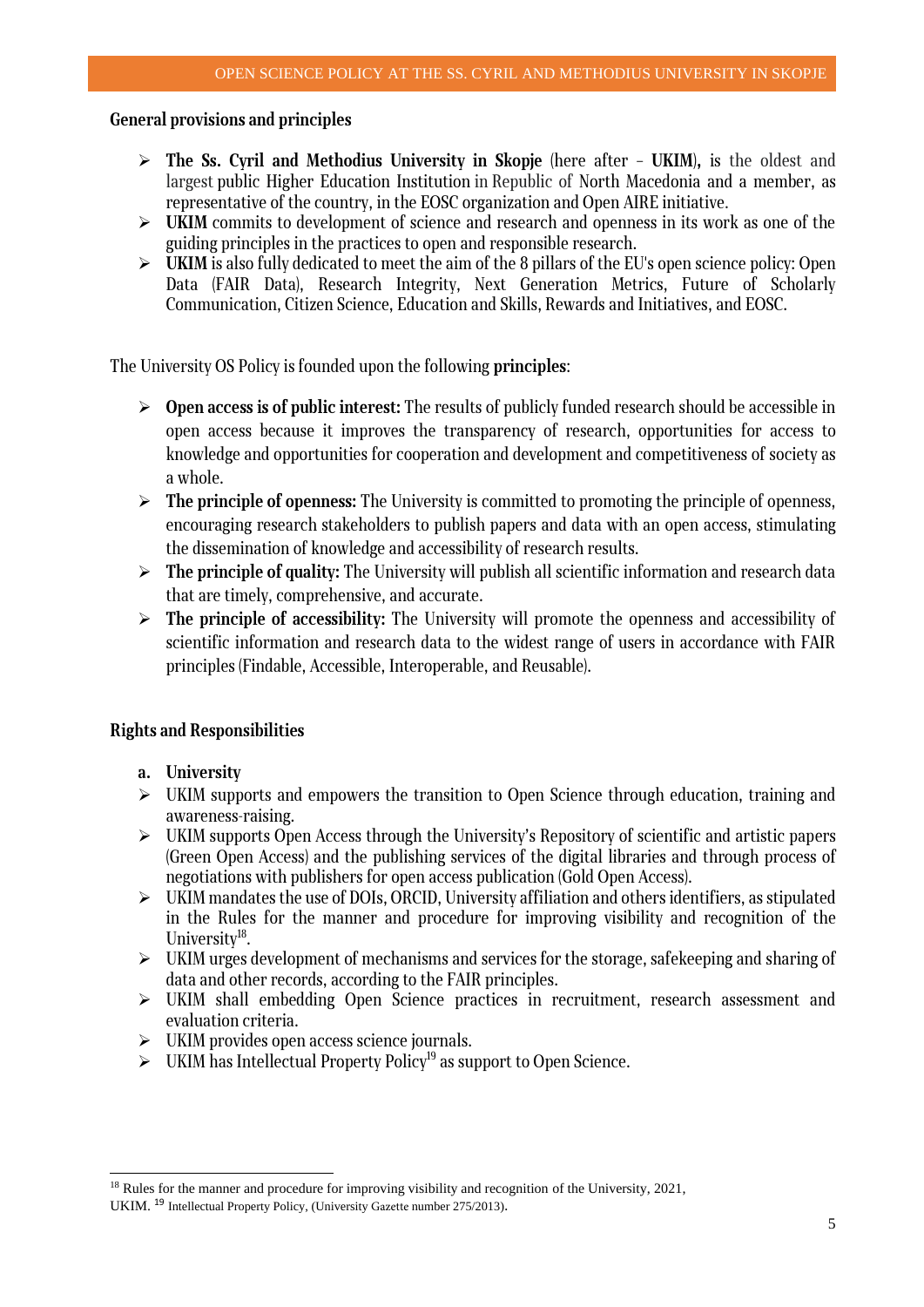# **b. Researchers**

- $\triangleright$  Manage research and research data in accordance with the principles and requirements expressed in this Policy.
- $\triangleright$  Register new research projects at UKIM appropriate service in order to ensure that they are provided with the appropriate institutional support and available to internal or external users.
- $\triangleright$  Comply with the institutional, organizational and legal requirements related to the production and distribution of publications and data. Exceptions are made when there is other agreement with third party is taking place.
- $\triangleright$  Storing scientific and artistic papers at the University Repository.
- $\triangleright$  Use the University affiliation, ORCID and others identifiers, as stipulated in the Rules for the manner and procedure for improving visibility and recognition of the University $^{\rm 20}$ .

## **Research Infrastructure**

- **Research Infrastructure** (infrastructure for carrying out research) physical structure (science institutes, laboratories, etc.), instruments, tools, and other material and virtual resources and related services required for the performance of modern fundamental and applied research.
- Ensuring that the **Repository** meets trusted quality standards (Open AIRE compatible, meeting FAIR principles, has a transparent repository policy) and are linked with EOSC.
- Ensuring that the **Repository** is registered in appropriate registries and is interrelated through the Open AIRE Guidelines.

#### **Research infrastructure management**

- $\triangleright$  Research infrastructure (RI) is managed by individual entities appointed by University's units, responsible for managing at their premises.
- Every University Unit shall produce its own Policy for Open Access to Research Infrastructures, respectfully to the University Open Science Policy.

## **Users**

- Services of UKIM Research Infrastructure are provided to both internal and external Users.
- $\triangleright$  Internal User is a researcher or research group from any UKIM organizational unit.
- $\triangleright$  External User is a researcher or research group from other higher educational institution, researcher or research group from commercial organisations, civil society etc.
- $\triangleright$  Internal and external users can have different rights to access the RI, defined in the University Unit's Policy for Open Access to Research Infrastructures.

## **Access**

- $\triangleright$  Access enables a legitimate and authorized admission to interactions and use of RI and the services provided by RI to users, which could be physical, remote or virtual (allowing access through communication channels, usually online network facilities).
- $\triangleright$  Research Infrastructure is accessible to the Users in compliance with procedures defined by the University Unit's Time of Access to the Research Infrastructure.
- $\triangleright$  Access to Research Infrastructure can be limited by the national security matters, privacy and confidentiality issues, commercial sensitivity, protection of intellectual property rights, and ethical consideration following applicable laws and regulations.

<sup>&</sup>lt;sup>20</sup> Rules for the manner and procedure for improving visibility and recognition of the University,  $2021$ , UKIM.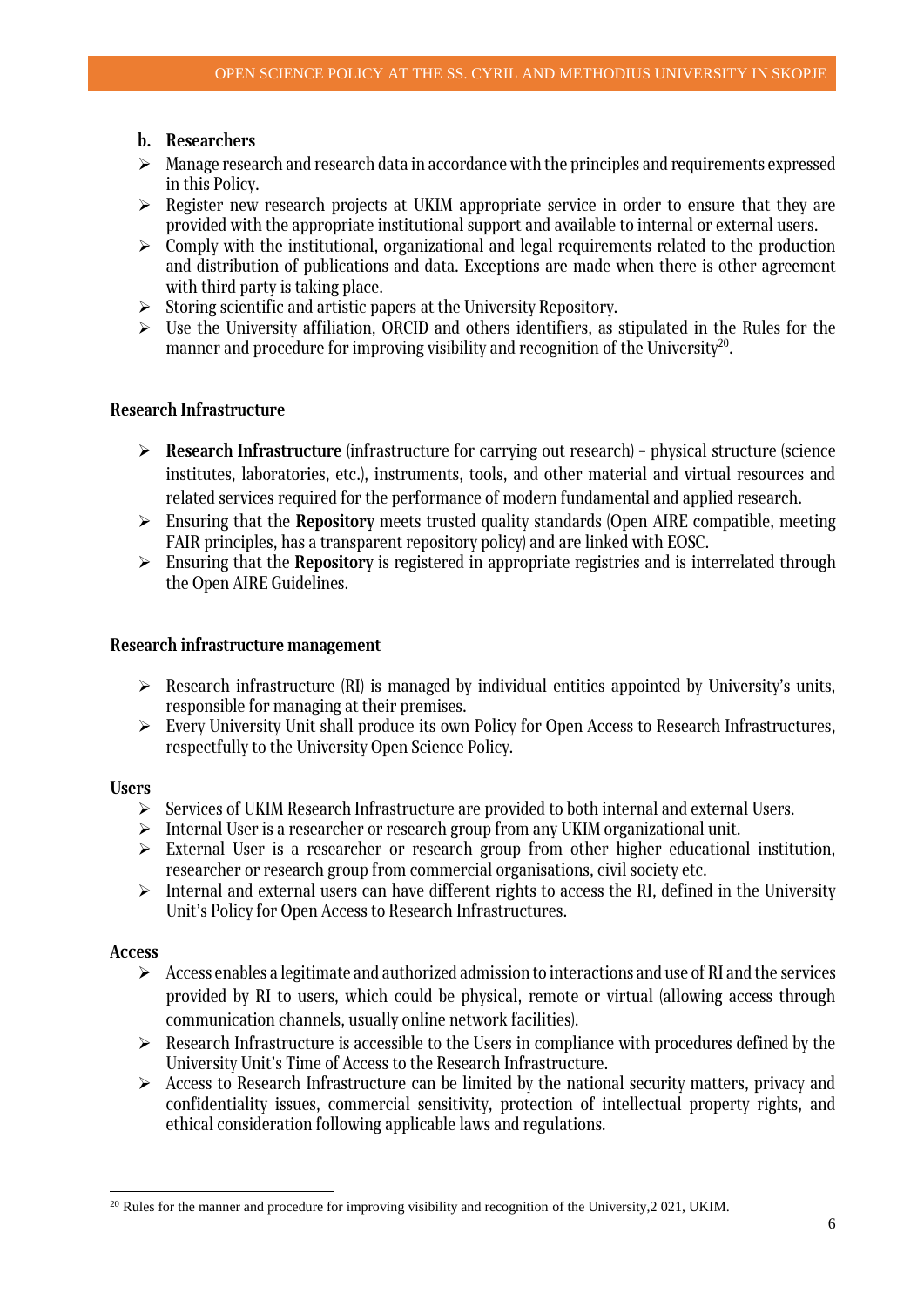#### **Costs and fees**

- $\triangleright$  Access to RI may be provided free of charge or may require payment.
- $\triangleright$  All terms and conditions associated with the use of RI have to be transparent and publicly available.
- $\triangleright$  Income received from the provision of the Research Infrastructure services have to be used for the up-keep, improvement and renovation of the RI. Other purposes might include acquisition of materials and tools required for the Research Infrastructure activities, improvement of qualification of the staff, maintenance, salaries and other expenses directly related to the Research Infrastructure activities.

## **Research Integrity, Confidentiality and Intellectual Property Protection**

- The Open Science Policy follows the Statute of the University and the Code of Ethics of The University.<sup>21</sup>
- $\triangleright$  The Open Science Policy lies on the fundamental premises of the The European Code of Conduct for Research Integrity<sup>22</sup> and the principles:
	- o Reliability in ensuring the quality of research, reflected in the design, the methodology, the analysis and the use of resources;
	- o Honesty in developing, undertaking, reviewing, reporting and communicating research in a transparent, fair, full and unbiased way;
	- o Respect for colleagues, research participants, society, ecosystems, cultural heritage and the environment;
	- o Accountability for the research from idea to publication, for its management and organization, for training, supervision and mentoring, and for its wider impacts.
- $\triangleright$  The UKIM Open Science Policy as a guideline has the good research practices based on fundamental principles of research integrity.
- $\triangleright$  Ownership and management of intellectual property created at UKIM and confidentiality obligations are regulated by Law on Protection of Copyright and Related Rights<sup>23</sup>; Law on Protection of Industrial Property<sup>24</sup>; Law on Personal Data Protection<sup>25</sup> as well as the Intellectual Property Policy of Ss. Cyril and Methodius University in Skopje.

## **Dispute settlement**

- $\triangleright$  The dispute settlement provisions should be closely defined in the University Unit's Policy for Open Access to Research Infrastructures.
- $\triangleright$  Disputes between members of the academic community of the University, as well as disputes between its units (faculties and institutes) arising from the use of Research Infrastructure Resources are resolved amicably, in the joint bodies and in another way of understanding. To resolve these disputes, the rector forms a mediation council, which participates and assists in resolving the situation. The report of the council is submitted to the rector, and if necessary to the Rector's Board.

 $21$  Code of Ethics (549/2021), link:

[http://ukim.edu.mk/dokumenti\\_m/248\\_Eticki\\_kodeks.pdf](http://ukim.edu.mk/dokumenti_m/248_Eticki_kodeks.pdf)

 $22$  The European Code of Conduct for Research Integrity (2017) ALLEA, Berlin ,link: <https://allea.org/code-of-conduct/>

<sup>&</sup>lt;sup>23</sup> Law on Protection of Copyright and Related Rights, Official Gazette of the Republic of Macedonia No. 115/10, 140/10, 51/11, 147/13, 154/15 and 27/16.

<sup>&</sup>lt;sup>24</sup> Law on Protection of Industrial Property, Official Gazette of the Republic of Macedonia No. 21/09, 24/11, 12/14, 41/14, 152/15, 53/16 and 83/18 and Official Gazette of the Republic of Northern Macedonia No. 31 / 20.

<sup>&</sup>lt;sup>25</sup>Law on Personal Data Protection, Official Gazette of the Republic of North Macedonia No. 42/20 and 294/21.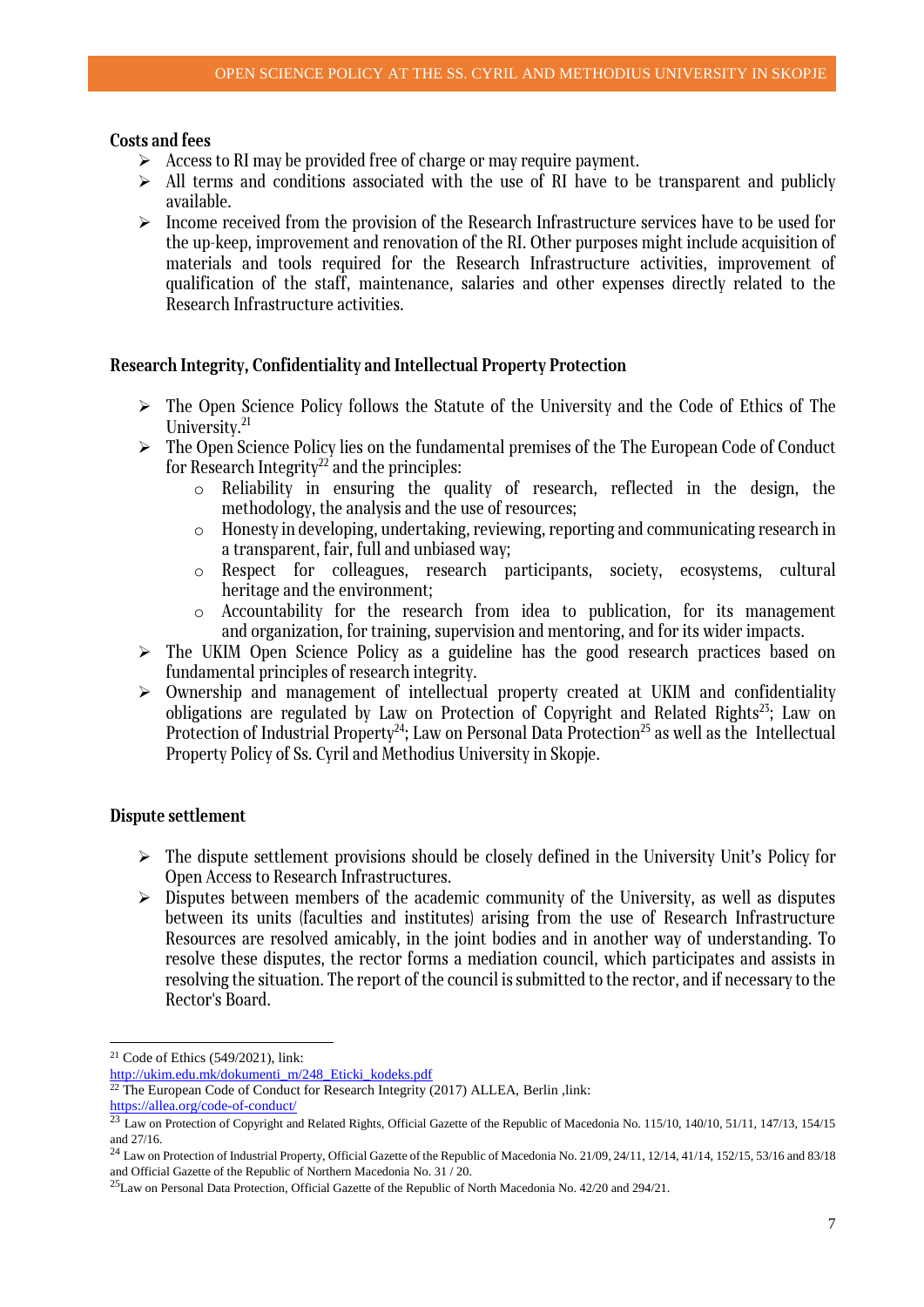- $\triangleright$  Disputes, between the University, i.e. its units and third parties, arising from the use of Research Infrastructure Resources are resolved through mediation, arbitration, or in court, in accordance with legal regulations.
- $\triangleright$  In case of dispute, jurisdiction has the Court in Skopje.

# **Enforcement of the Policy**

This Policy shall enter into force on the day of its adoption and shall be published in the University Gazette.

Ph.D. Aneta Barakoska, full professor ident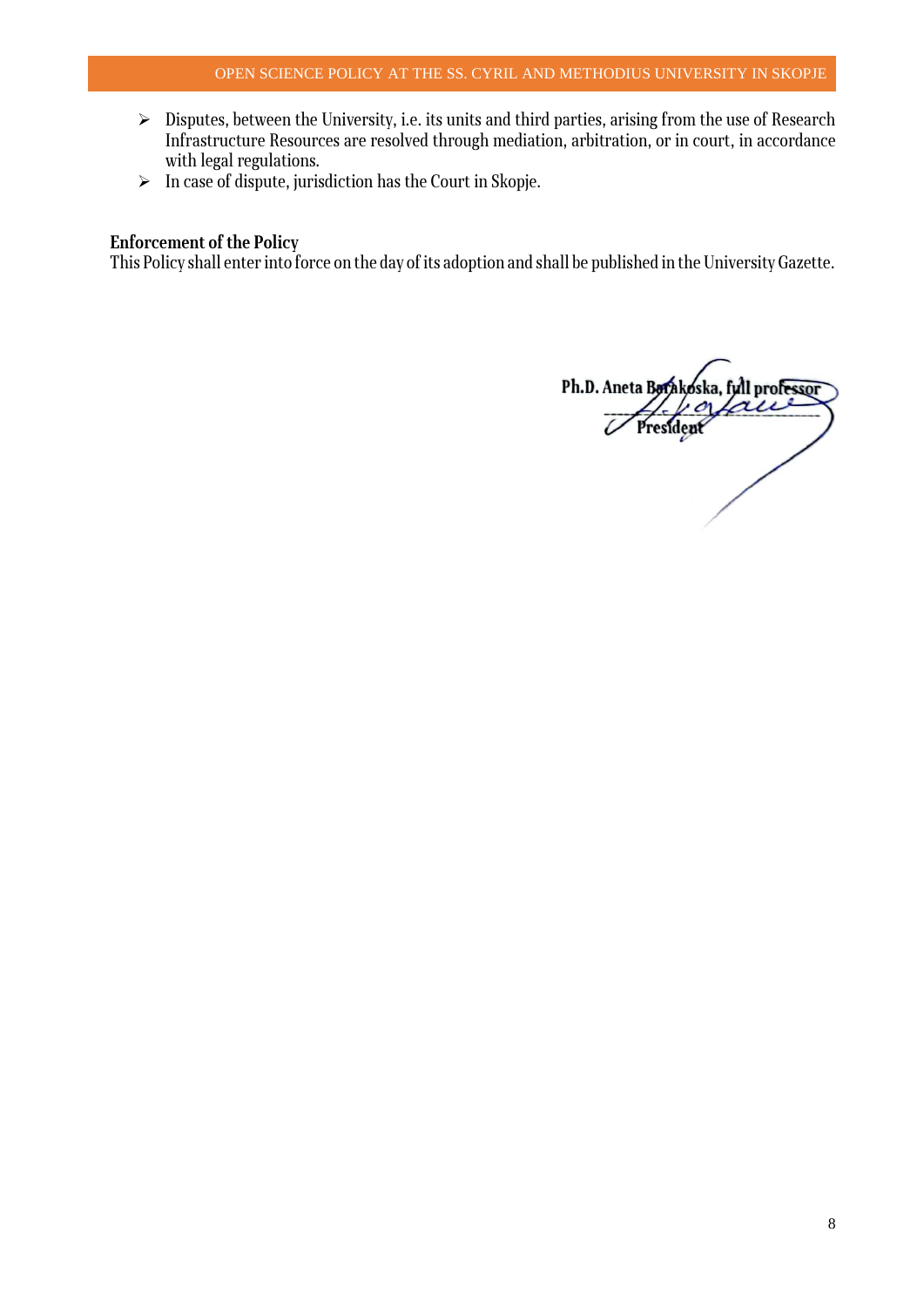# **Annex:** References used in the Policy

- 1. EU Open Science Policy, for more go to the link: [https://ec.europa.eu/info/research-and-innovation/strategy/strategy-2020-2024/our-digital](https://ec.europa.eu/info/research-and-innovation/strategy/strategy-2020-2024/our-digital-future/open-science_en)[future/open-science\\_en](https://ec.europa.eu/info/research-and-innovation/strategy/strategy-2020-2024/our-digital-future/open-science_en)
- 2. Berlin Declaration on Open Access to Knowledge in the Sciences and Humanities,2003,link <https://openaccess.mpg.de/Berlin-Declaration>and EU Commission Recommendation (EU) on access to and preservation of scientific information2018/790 ,link: <https://eur-lex.europa.eu/legal-content/EN/TXT/?uri=CELEX:32018H0790>
- 3. Open Science, European Commission, link: [https://ec.europa.eu/info/research-and-innovation/strategy/strategy-2020-2024/our-digital](https://ec.europa.eu/info/research-and-innovation/strategy/strategy-2020-2024/our-digital-future/open-science_en)[future/open-science\\_en](https://ec.europa.eu/info/research-and-innovation/strategy/strategy-2020-2024/our-digital-future/open-science_en)
- 4. National Open Science Cloud Initiative, link: [https://www.nosci.mk/?page\\_id=188&lang=mk,](https://www.nosci.mk/?page_id=188&lang=mk) also on the link: [http://ukim.edu.mk/en\\_content.php?meni=220&glavno=72](http://ukim.edu.mk/en_content.php?meni=220&glavno=72)
- 5. 2012/417/EU: Commission Recommendation of 17 July 2012 on access to and preservation of scientific information, access: [https://op.europa.eu/en/publication-detail/-/publication/48558fc9-d4c8-11e1-905c-](https://op.europa.eu/en/publication-detail/-/publication/48558fc9-d4c8-11e1-905c-01aa75ed71a1/language-en)[01aa75ed71a1/language-en](https://op.europa.eu/en/publication-detail/-/publication/48558fc9-d4c8-11e1-905c-01aa75ed71a1/language-en)
- 6. 2018/790/EU: Commission Recommendation of 25 April 2018 on access to and preservation of scientific information, access: <https://eur-lex.europa.eu/legal-content/EN/TXT/?uri=CELEX:32018H0790>
- 7. H2020 Programme: Guidelines to the Rules on Open Access to Scientific Publications and Open Access to Research Data in Horizon 2020, access: [https://ec.europa.eu/research/participants/data/ref/h2020/grants\\_manual/hi/oa\\_pilot/h2020-hi](https://ec.europa.eu/research/participants/data/ref/h2020/grants_manual/hi/oa_pilot/h2020-hi-oa-pilot-guide_en.pdf)[oa-pilot-guide\\_en.pdf](https://ec.europa.eu/research/participants/data/ref/h2020/grants_manual/hi/oa_pilot/h2020-hi-oa-pilot-guide_en.pdf)
- 8. Research and innovation: European Open Science Policy Platform, access: [https://ec.europa.eu/info/research-and-innovation\\_en](https://ec.europa.eu/info/research-and-innovation_en)
- 9. COM/2020/625: Communication from the Commission to the European Parliament, the Council, The European Economic and Social Committee and the Committee of the Regions on achieving the European Education Area by 2025, access: <https://op.europa.eu/en/publication-detail/-/publication/c8e92a1e-0346-11eb-a511-01aa75ed71a1>
- 10. COM/2020/628: Communication from the Commission to the European Parliament, the Council, The European Economic and Social Committee and the Committee of the Regions A new ERA for Research and Innovation, access: <https://eur-lex.europa.eu/legal-content/EN/TXT/?uri=COM:2020:628:FIN>

11. European Commission, Directorate-General for Research and Innovation, Whittle, M., Rampton,

- J., Towards a 2030 vision on the future of universities in Europe, Publications Office, 2020, <https://data.europa.eu/doi/10.2777/510530>
- 12. EUA: Perspectives on the new European Research Area from the university sector, December 2020, access: [https://eua.eu/downloads/publications/eua%20policy%20input\\_perspectives%20on%20era%20fro](https://eua.eu/downloads/publications/eua%20policy%20input_perspectives%20on%20era%20from%20the%20university%20sector.pdf) [m%20the%20university%20sector.pdf](https://eua.eu/downloads/publications/eua%20policy%20input_perspectives%20on%20era%20from%20the%20university%20sector.pdf)
- 13. UNESCO Recommendation on Open Science, UNESCO, 2021, link: <https://unesdoc.unesco.org/ark:/48223/pf0000379949.locale=en>
- 14. EUA: Universities without walls A vision for 2030, February 2021, access: [https://eua.eu/resources/publications/957:universities-without-walls-%E2%80%93](https://eua.eu/resources/publications/957:universities-without-walls-%E2%80%93-eua%E2%80%99s-vision-for-europe%E2%80%99s-universities-in-2030.html) [eua%E2%80%99s-vision-for-europe%E2%80%99s-universities-in-2030.html](https://eua.eu/resources/publications/957:universities-without-walls-%E2%80%93-eua%E2%80%99s-vision-for-europe%E2%80%99s-universities-in-2030.html)
- 15. Statute of The Ss. Cyril and Methodius University in Skopje, 425/2019, access: [http://ukim.edu.mk/dokumenti\\_m/264\\_STATUT\\_UKIM-6.6.2019.pdf](http://ukim.edu.mk/dokumenti_m/264_STATUT_UKIM-6.6.2019.pdf)
- 16. Strategy of The Ss. Cyril and Methodius University in Skopje, 2019, access: [http://ukim.edu.mk/dokumenti\\_m/Strategija\\_i\\_AP/Strategija\\_na\\_UKIM\\_2019-2023\\_MK.pdf](http://ukim.edu.mk/dokumenti_m/Strategija_i_AP/Strategija_na_UKIM_2019-2023_MK.pdf)